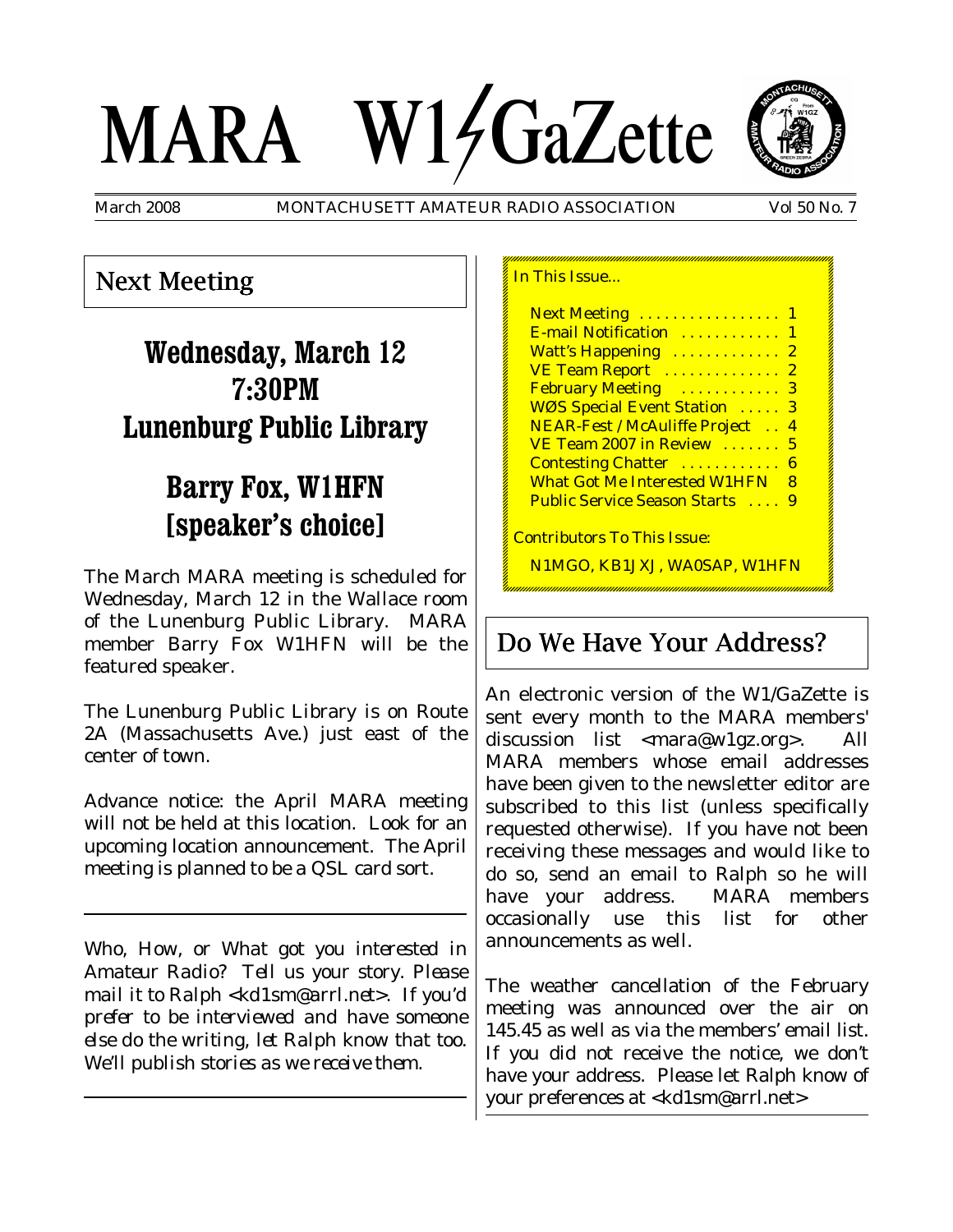# Watt's Happening

#### **Sundays, 0800 local 5330.5** (ch 1) USB

Western Mass Emergency 60M Net Alternate frequencies are 5346.5 (ch 2), 5366.5 (ch 3), 5371.5 (ch 4), and 5403.5 (ch 5).

#### **Sundays, 0830 local 3937**

Western Mass Emergency Net. Alternate frequency is 3942 in case of QRN, QRM, or frequency in-use. Also a good idea to scan up and down 10kHz if you cannot find the net.

**Sundays, 0900 local 145.45-** Montachusett Emergency Net

**Mondays, 2000 local 147.525 simplex** Worcester Emergency Simplex Net

**Tuesdays, 1930 local 145.37-** Templeton Emergency Net

**Wednesdays, 2100 local 28.341** Harvard Repeater Club 10 meter sideband net "Activity Night"

**Nightly, 2100 local 146.97-** Central Mass Traffic Net

**First Monday, 1900 local 3943, 7245** RACES Net

**First Wednesday, 2000 local 3915** K1ARC Red Cross Net http://www.qsl.net/k1arc/

**Saturday, 5 April, Londonderry NH** IRS Hamfest

**Sunday, 6 April, Framingham** FARA Hamfest

**Sunday, 20 April, Cambridge** Flea at MIT; third Sunday April-October

For more information and other 'Fests, see http://web.mit.edu/w1gsl/Public/ne-fleas

# VE Team Report

The February MARA/Harvard Repeater Association VE session had no exam candidates pre-registered so the session was canceled. The next session is scheduled for March 26.`

The MARA/HRC VE Team holds exam sessions on the fourth Wednesday of the month. Those wishing to take exams are asked to pre-register with Paul KD1YH at 978-597-6535**.**

**If we have no pre-registered candidates by the weekend prior to the scheduled session we will cancel the session.**

# Public Service Events

April 18 - Squannacook Canoe Race

April 21 - Boston Marathon

April 27 - Groton Road Race



Tell them you saw it in the W1/GaZette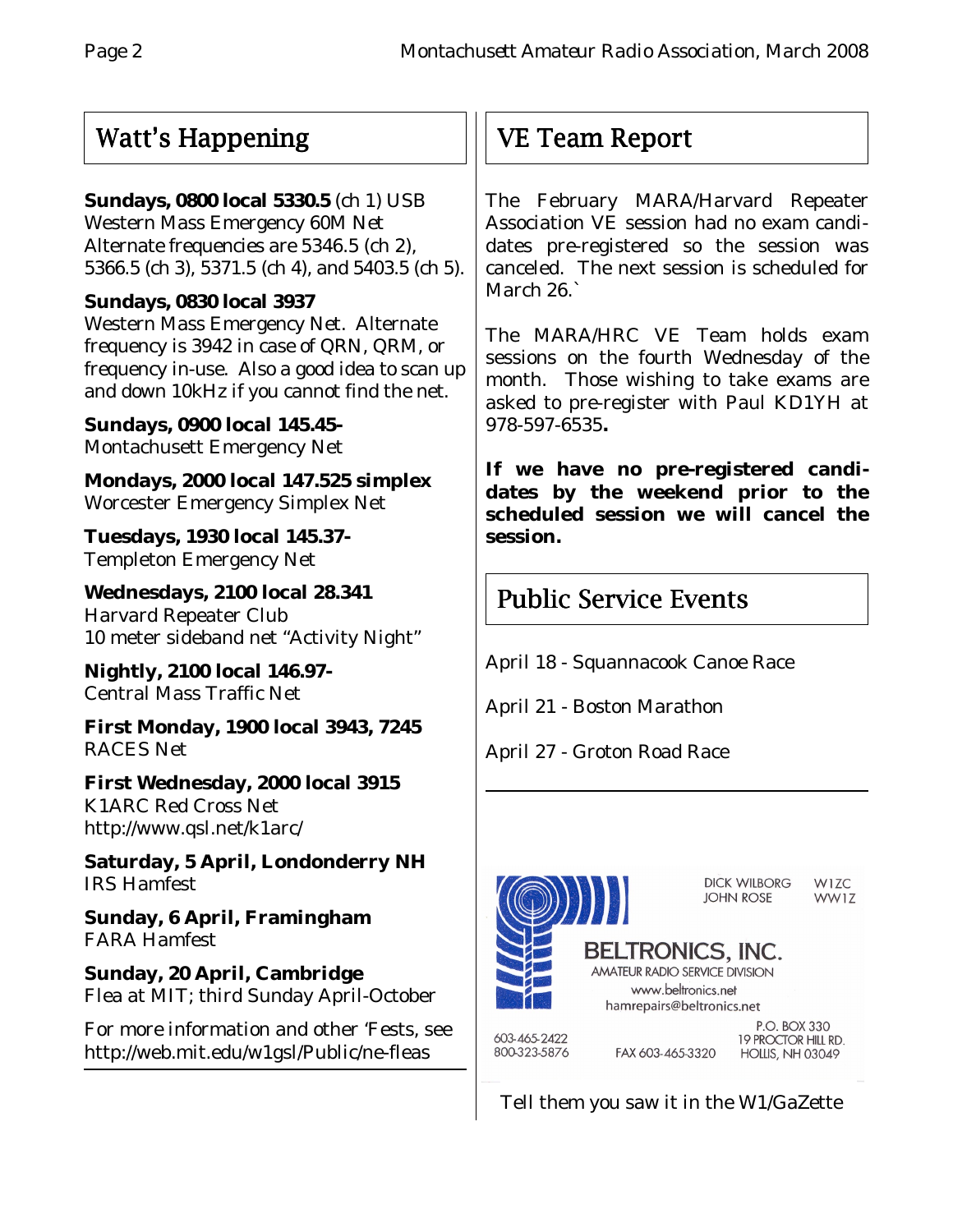# The MARA W1/GaZette

is published by the Montachusett Amateur Radio Association just prior to the monthly meeting. The newsletter is distributed free to members and friends of Amateur Radio.

Contents copyright © 2008, MARA. Permission to use in other Amateur Radio publications with credit to MARA is hereby granted.

The deadline for materials to appear in the W1/GaZette is noon on the Sunday before the first Wednesday of the month.

#### **NEWSLETTER STAFF:**

| Editors:   | <b>Ralph Swick KD1SM</b>            |  |
|------------|-------------------------------------|--|
|            | <u>978-582-7351 kd1sm@arrl.net_</u> |  |
| Webmaster: | <b>Paul Upham KD1YH</b>             |  |

#### **MEMBERSHIP INFORMATION:**

|                     | Club Secretary: Pauline Carulli KB1JXJ |      |  |
|---------------------|----------------------------------------|------|--|
| <b>Annual Dues:</b> | <b>Regular</b>                         | \$25 |  |
|                     | Family                                 | \$30 |  |
|                     | <b>Fixed income</b>                    | \$15 |  |
| <b>Meetings:</b>    | 2nd Wednesday, 7:30pm                  |      |  |
|                     | <b>September to June</b>               |      |  |

Mailing address: MARA PO Box 95 Leominster, MA 01453 Web site: http://www.w1gz.org/

#### **OFFICERS:**

| <b>Bill Leger, N1UZ</b>                                                                 | <b>President</b>      |
|-----------------------------------------------------------------------------------------|-----------------------|
| Ray Lajoie, KB1LRL<br>rplajoie@comcast.net                                              | <b>Vice President</b> |
| <b>Pauline Carulli, KB1JXJ</b><br>kb1jxj@arrl.net                                       | <b>Secretary</b>      |
| <b>Gordon LaPoint, N1MGO</b><br>n1mgo@arrl.net                                          | <b>Treasurer</b>      |
| <b>Charlie Cayen, KT1I</b><br>kt1i@arrl.net                                             | <b>Trustee</b>        |
| <b>MARA</b> owns and operates the W1GZ repeater on<br>145.45 (CTCSS 74.4) in Fitchburg. |                       |

# February Meeting Report

#### 13 February 2008

The meeting was canceled due to inclement weather.

Next Meeting:

12 March 2008 7:30-pm Lunenburg Public Library

Speaker Mr. Barry Fox W1HFN

Subject to be decided Surprise!!!!!!!!!

Respectfully Submitted, Pauline R. Carulli, KB1JXJ **Secretary** 

# WØS Special Event Station

de Dave WA0SAP

April 12-13

The 96th Anniversary of the Titanic Disaster

Your club members have been invited to come operate with us in Branson, MO for the 96th Anniversary of the Titanic Disaster. Last year our press release hit 111 news wire services around the world in two days. This is an internationally recognized Special Event Station and here is a once in a lifetime opportunity to participate.

Icom is our official supplier of radio equipment. Last year we had two Icom 756 Pro III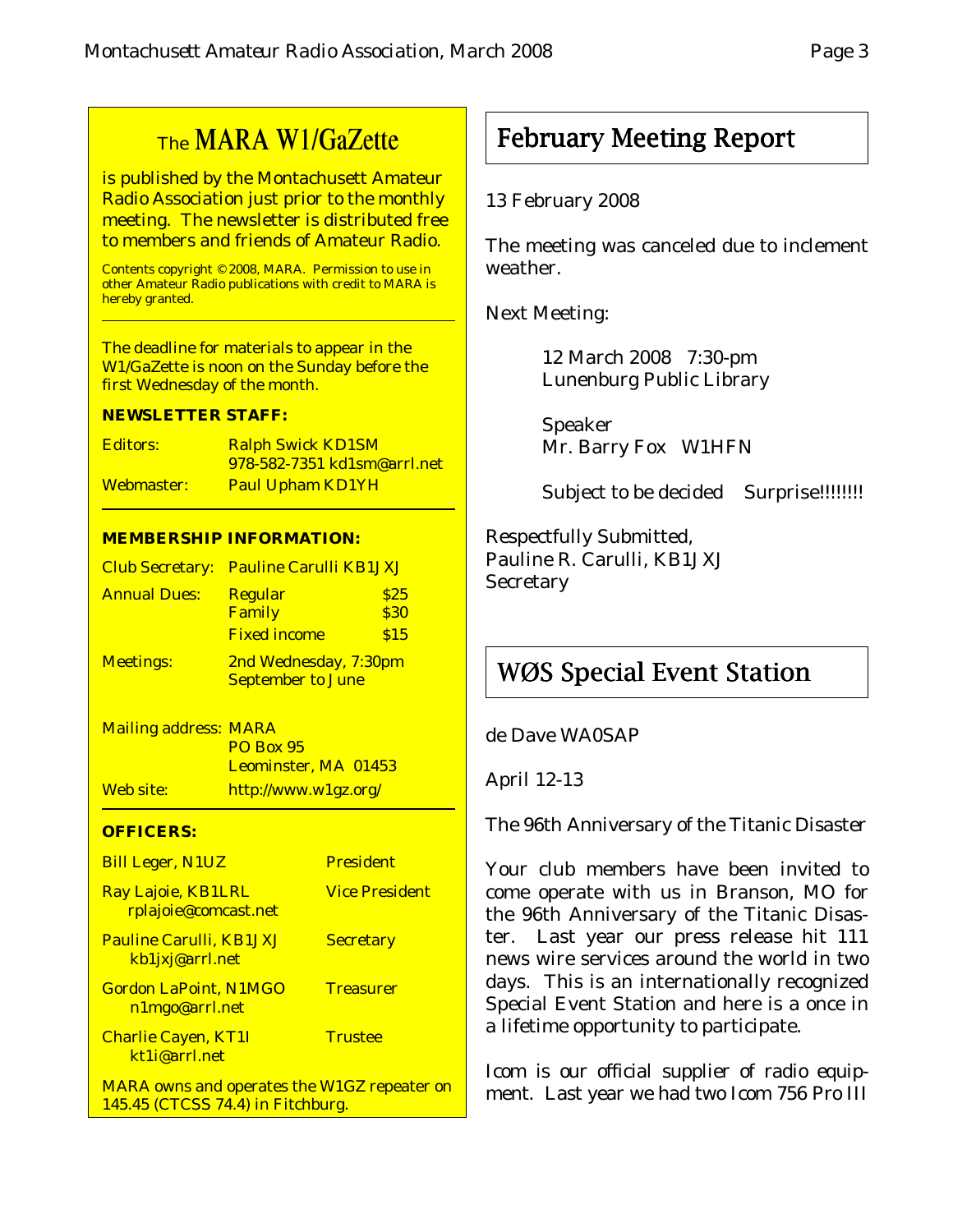transceivers and two PW-1 amplifiers. If more HF stations are needed, Icom will supply us as many stations as needed. We have crank up towers with TA-33 beams, as well as, wire dipoles for the lower frequencies. There is room for all, hams and non-hams. We are in full view of the public between the Entrance and Exit outside the Museum. This is to honor the two brave wireless operators Jack Phillips and Harold Bride.

Please visit our website at www.wØs.org. for more information and scheduling of operating times. All updates for this event will be on this website, so please visit often for new information. We would appreciate this announcement on your local nets and club website. If any questions, please feel free to contact me at waØsap@att.net.

Thank you from the "Titanic Four":

Dave "SAP" Beckler WAØSAP, Al Gallo WØERE, Rich Vogt KB9YZE, and Rod Kittleman KØADI

### NEAR-Fest and Christa McAuliffe Planetarium Project Underway

THE NEW ENGLAND AMATEUR RADIO FESTIVAL at The Deerfield (NH) Fairgrounds, May 2nd and 3rd 2008

DEERFIELD, NH: 1 February 2008. As announced at Deerfield on October 13th, 2007, the proceeds from NEAR-Fest II will go to funding a fully operational amateur radio station to be located at the CHRISTA McAULIFFE PLANETARIUM in Concord NH. This station will be capable of communicating with the International Space

Station (ISS) and the NASA Space Shuttle. It is a gift to the young people of New Hampshire from the amateur radio operators of New England and Eastern Canada who attend the event.

The Planetarium staff are very excited at the prospect of having a radio station on-site they can exhibit and operate with which they can communicate directly with the ISS and other NASA facilities.

"We are delighted about this exciting partnership," noted Planetarium Executive Director Jeanne Gerulskis. "Our goal is to educate and inspire. What a perfect medium amateur radio is to accomplish this. Teaching about radio waves and frequencies will come alive when we use the amateur radio station at the Christa McAuliffe Planetarium."

"We look forward to calling up some New England astronauts on the space shuttle and International Space Station in the near future," Gerulskis added. "Just imagine how young people's dreams will come alive when they get to talk with real live astronauts orbiting in space. And think about young people learning how radio waves can be sent around the Earth to reach their peers in Australia or Singapore: this partnership may engender a whole new generation of amateur radio operators!"

A prominent location in the Planetarium has been allocated for the amateur station adjacent to the Gift Shop. It is located just outside the entrance to the Theatre which is the focal point of the Planetarium. This is where visitors wait to enter the Theatre.

The Contoocook Valley Radio Club (CVRC) has enthusiastically agreed to work with NEAR-Fest and assist Planetarium staff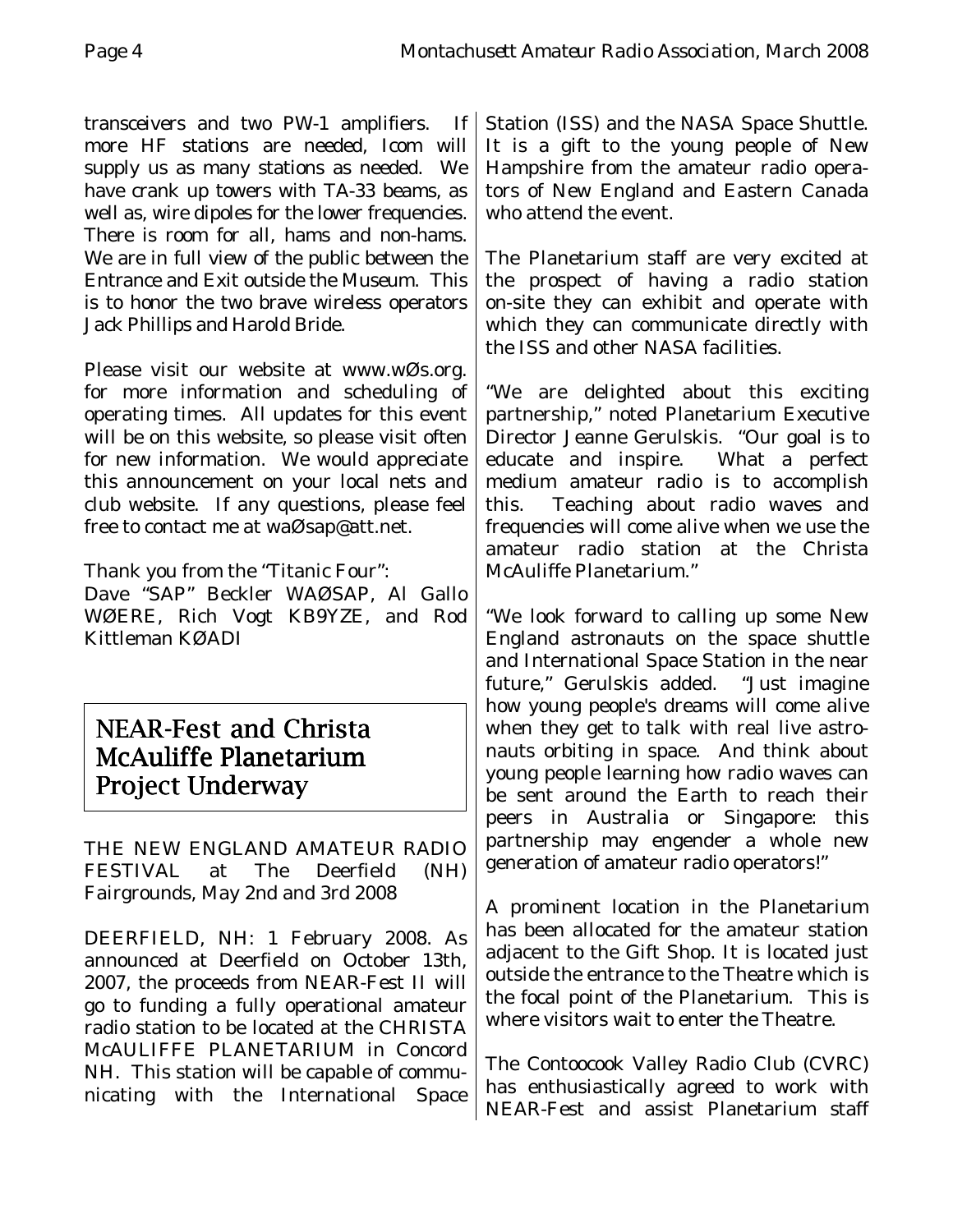members in becoming licensed and proficient in the use of the equipment. Towards that goal licensing classes will be held at the Planetarium starting on Tuesday, February 5th 2008. Six staff members have already enrolled and it is expected that two more will do likewise by the time classes begin.

CVRC President John Moore, N1FOJ, commented: "The Contoocook Valley Radio Club is honored to be chosen as the Sponsoring Club! Our Club members are looking forward with great excitement to partnering with NEARFest and The Planetarium in the installation and operation of the new amateur radio station!"

N1FOJ is also the lead instructor and anticipates that the candidates will will be well prepared to sit for their Technician examinations at their Club hamfest on March 30th 2008 at Henniker NH.

It is anticipated that the Station will be fully operational by April. The Dedication Ceremony is tentatively scheduled for Friday May 2nd 2008.

#### MEDIA CONTACTS:

Michael Crestohl W1RC NEAR-Fest Founder and General Chairman W1RC@near-fest.com

John Moore N1FOJ President, CVRC JCN1FOJ@aol.com

Jeanne Gerulskis, Executive Director, Christa McAuliffe Planetarium jgerulskis@starhop.com

World Wide Web pages: New England Amateur Radio Festival: http://www.near-fest.com

Contoocook Valley Radio Club: http://www.k1bke.org

Christa McAuliffe Planetarium: http://www.starhop.com

# VE Team 2007 In Review

The MARA/Harvard Repeater Association Volunteer Exam Team held 9 exam sessions in 2007. Two VEs made it to all 9 sessions! Thanks to K1JHC and KK1X for such great efforts.

We served a total of 41 candidates, signing 11 new Technicians, 17 General upgrades, and 2 Extra upgrades.

The VEs who helped in 2007 with session counts and total number of candidates served are:

| K1JHC         | 9              | 41 |
|---------------|----------------|----|
| K1YTS         | 6              | 28 |
| KD1SM         | 8              | 37 |
| KD1YH         | 8              | 40 |
| KK1X          | 9              | 41 |
| KT1I          | $\overline{2}$ | 11 |
| <b>N1HVA</b>  | $\overline{2}$ | 16 |
| N1MGO         | 6              | 29 |
| W1DF          | 1              | 4  |
| <b>WA1FIA</b> | 1              | 3  |
| <b>WA1RHP</b> | 6              | 26 |

Thanks to all of the Volunteer Examiners for their support of these sessions.

-Ralph KD1SM VE Team Coordinator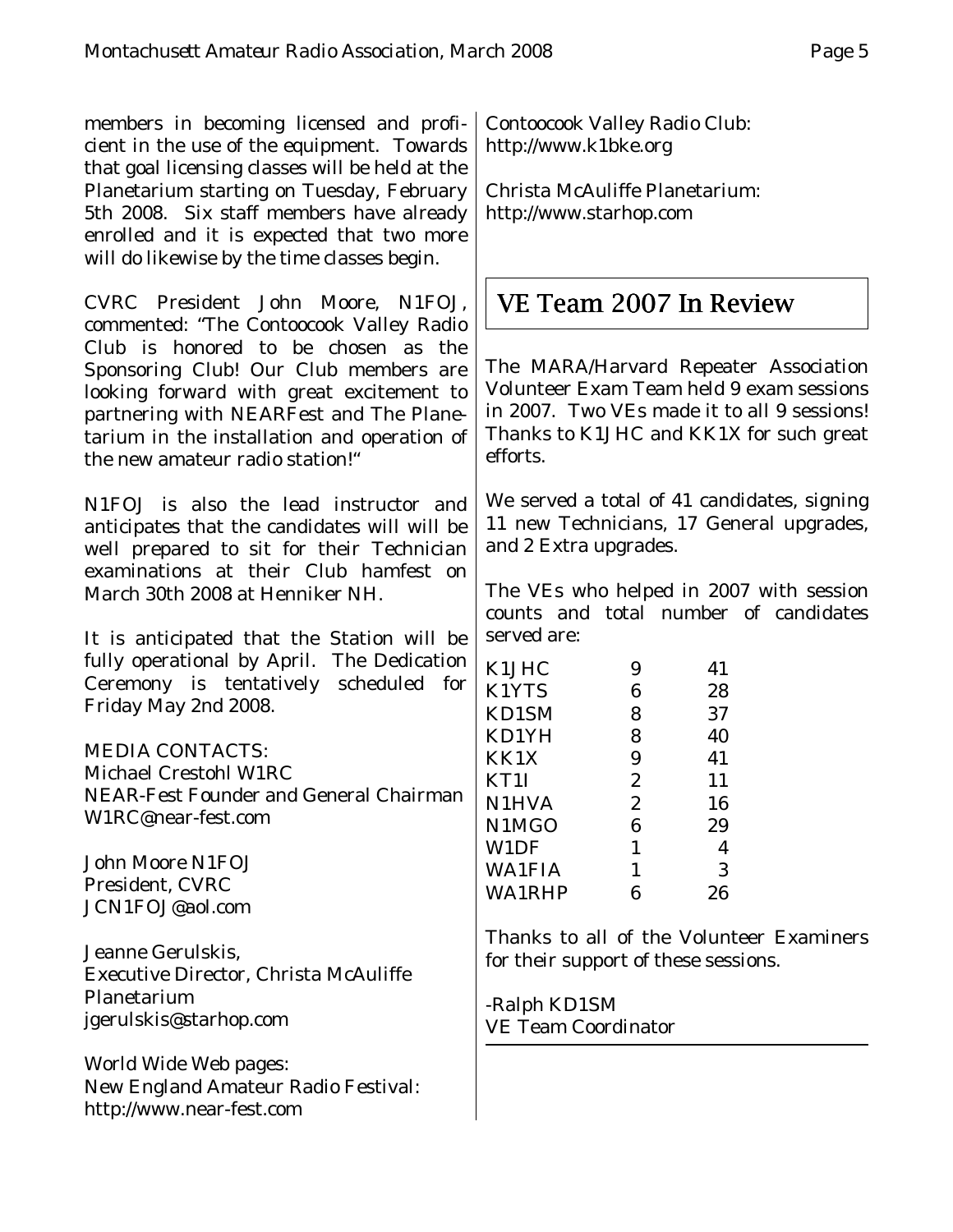# Contesting Chatter

de Gordon N1MGO



March 2008

Contests coming up in March

1- 2 Sat 0000 - Sun 2400 ARRL International DX Contest - SSB

8- 9 Sat 1000 - Sun 1000 RSGB Commonwealth Contest - CW

9 Sun 0000 - 0400 North American Sprint Contest - RTTY

15 Sat 0001 - 2359 10-10 International Mobile QSO Party - All

15-16 Sat 1200 - Sun 1200 DARC HF-SSTV Contest - SSTV

22-24 Sat 0200 - Mon 0200 BARTG Spring RTTY Contest - RTTY

29-30 Sat 0000 - Sun 2359 CQ WW WPX Contest - SSB

Contests coming up in April

5- 6 Sat 1500 - Sun 1500 SP DX Contest - CW/SSB

5- 6 Sat 1600 - Sun 1600 EA RTTY Contest - RTTY 5- 6 Sat 1800 - Sun 1800 QCWA QSO Party - All

12-13 Sat 0700 - Sun 1300 Japan International DX Contest - CW

19 Sat 0000 - 2400 TARA Skirmish Digital Prefix Contest - Digi

26-27 Sat 1200 - Sun 1200 SP DX RTTY Contest - RTTY

The above contests are some of the big ones of the winter/spring contest season.

There are many other contests also going on during March and April, including many State qso parties. Ontario, Michigan, Florida, Nebraska and Georgia are just some of the states!

For more contests and information, with links to the rules see: http://www.sk3bg.se/contest/ or http://www.hornucopia.com/contestcal/conte

stcal.html

KT1I and I will be setting up for multioperator from my house for the North American QSO Party, RTTY contest, this will be a great time to try your hand at RTTY contesting!

Now for the results,

Bambi runs again!! just not from the hunting camp in VT, way too much snow and cold, did not want to lug all the equipment in on snowshoes! The operators, N1MGO, KT1I, KB1LRL and N1UZ were supported by KB1JXJ, Pauline, who kept us fed and watered, with plenty of home cooked meals and fresh coffee! Propagation was BAD and even worse on 40mtrs, which is usually one of my better bands. Lots of noise and fading.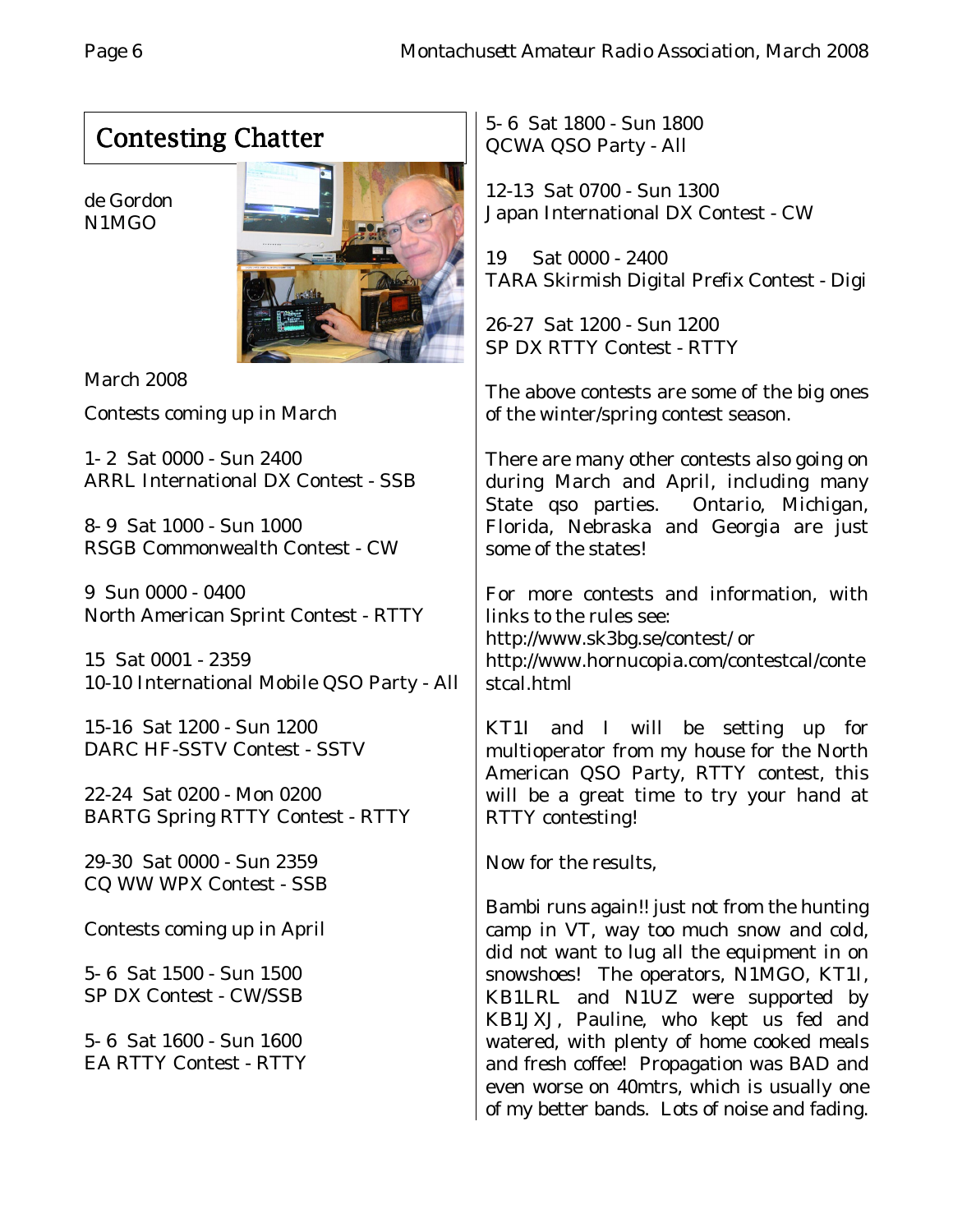The equipment and software (Writelog 10.66a) worked great! We used an IC-756Pro2 and IC-7000 feeding a bunch of wire dipoles in the trees, about 30 to 45 feet up. ICE band filters worked great to keep inter station interference to a minimum. We chased a VT station all over the band on 80mtr, never did catch him, and never even heard HI, NV and ND on any band. This was lots of fun and we are looking forward to doing it all again from VT in July.

Gordon N1MGO, Charlie KT1I, Ray KB1LRL, Bill N1UZ and Pauline KB1JXJ.



Above: Gordon N1MGO operating Below: Bill N1UZ at the remote display photos courtesy KB1JXJ





Above: Charlie KT1I and Ray KB1LRL Below: Charlie KT1I operating photos courtesy KB1JXJ



Note: The reason for the name Bambi is because the exchange for the NAQP contests is operators name, and with multiple operators we have found that sending different names just confuses the other stations when they work you on other bands, so we switched to the "Bambi" name because we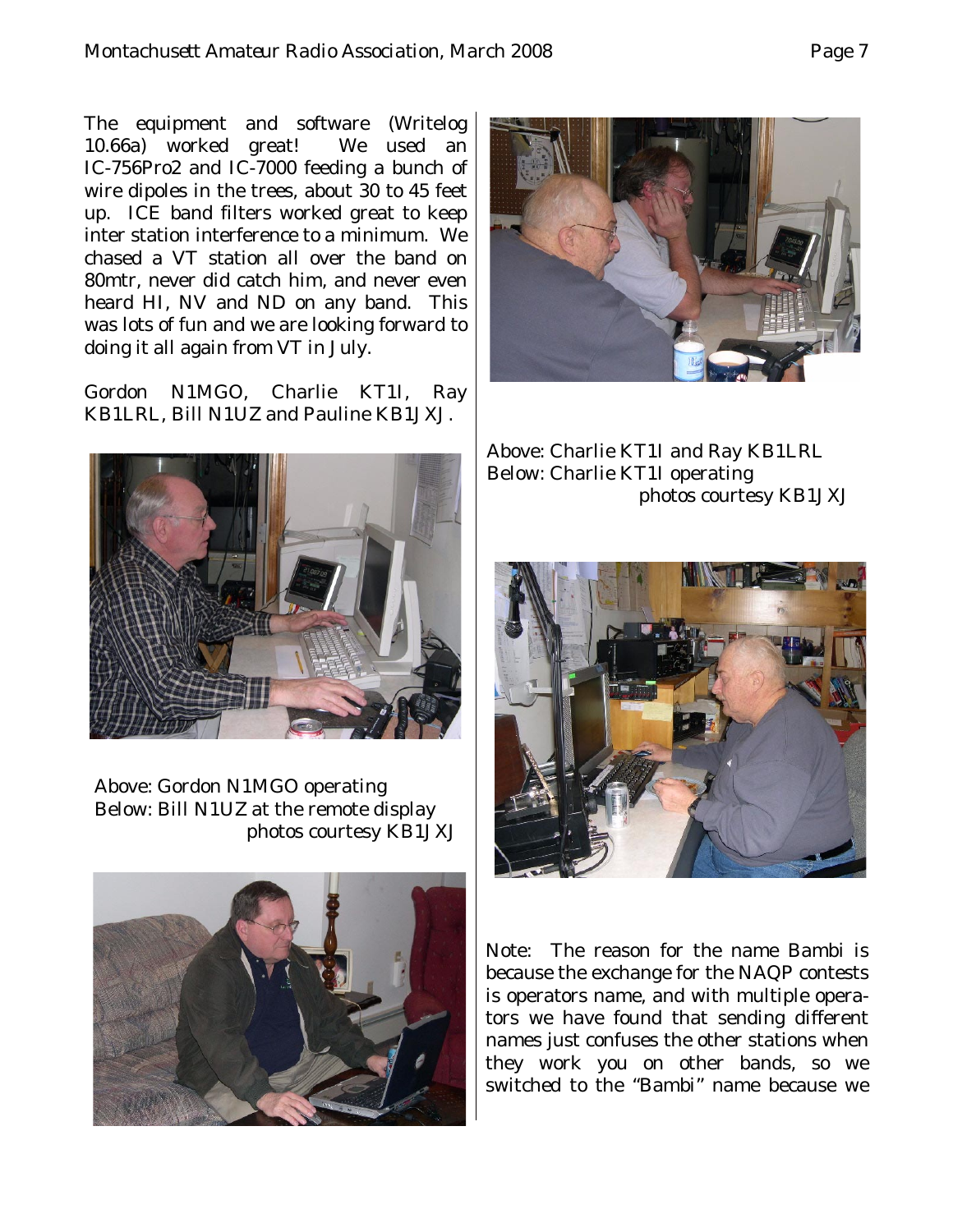are normally operating from the hunting camp in Vermont for the NAQP contests!

Even with the bad band conditions we managed to work 625 contacts in 12 hours. We usually can work all states, but the propagation and luck was just not with us!

If you would like to participate in any of the upcoming contests, especially the RTTY or CW ones let me know. I run a software decoder for CW, as an assist because most of us can not copy code at 30 to 40 wpm like lots of the "Big Guns" are sending during a contest. I'm not setup for computer generated voice, so I don't do much with the voice contests, just a little hunting around for the nice DX or a new state on a band, but If you would like to operate during a ssb contest let me know. We can run low power (100 watts) or high power (500 watts), except the contests like NAQP that have a maximum power of 100 watts, with no high power class.

If you need help with log submission, or setup for a contest, I will try to help. Call me on the club repeater, or e-mail me, or stop by.

Gordon N1MGO

## What Got Me Interested In Ham Radio - W1HFN

Christmas of 1958, Aberdeen, MD, I was 16. My parents bought me a crystal (1N34, IIRC) radio kit with a one stage PNP transistor audio amp to drive the headphones. The antenna consisted of 30 feet of #28 dropped out my second story bedroom. Ground was a convenient pipe on the baseboard. The very first thing I head was Radio Moscow. Boy was that cool!

I mentioned it to a friend at school and he asked me if I had ever heard of ham radio. I said not so he invited me to his shack. So that is how I met Rick K3EBE, no longer licensed but at least still alive. His shack consisted of a door laying on two file cabinets supporting a Heath Mohawk RX and DX-100 TX. He turned it all on, let me tune the RX and I was hooked. He loaded up the DX-100 and we made a few QSOs. I was not only hooked but dead in the bottom of the boat.

The local electronic parts store provided a copy of the 1959 ARRL Novice License Manual and so I went to work. The Morse Code should not be too hard, I thought; I will just get that from our encyclopedia. Little did I realize that memorizing the code as dot-dash visually was a long way from learning it audibly, as dit-dah. So at the suggestion of K3EBE, the encyclopedia was replaced with an Ameco code course borrowed from W3LEY (SK) on 18 78RPM records (don't forget, this is 1959). The records started out with the alphabet and numbers at a crawl then slowly worked up to 22WPM with a combination of straight text and 5-letter alpha/numberic groups. Great fun; listening to those old 78s gave me training for noisy and scratchy CW QSOs later on.

I finally got the License Manual memorized, a pretty good grip on 7 WPM (a little safety factor for the 5 WPM test), and had the novice exam administered by Bernie W3PRC (SK). Of course in 1959 it took 4 months for the FCC to finally issue KN3IWW, so in June of 1959 I was a ham. Kilowatt November 3 India Whiskey Whiskey, not a bad call, I thought.

A year later I had the General License manual under my belt and I thought a good handle on 15 WPM, so another Elmer, Harry W3GZK (also SK, notice a pattern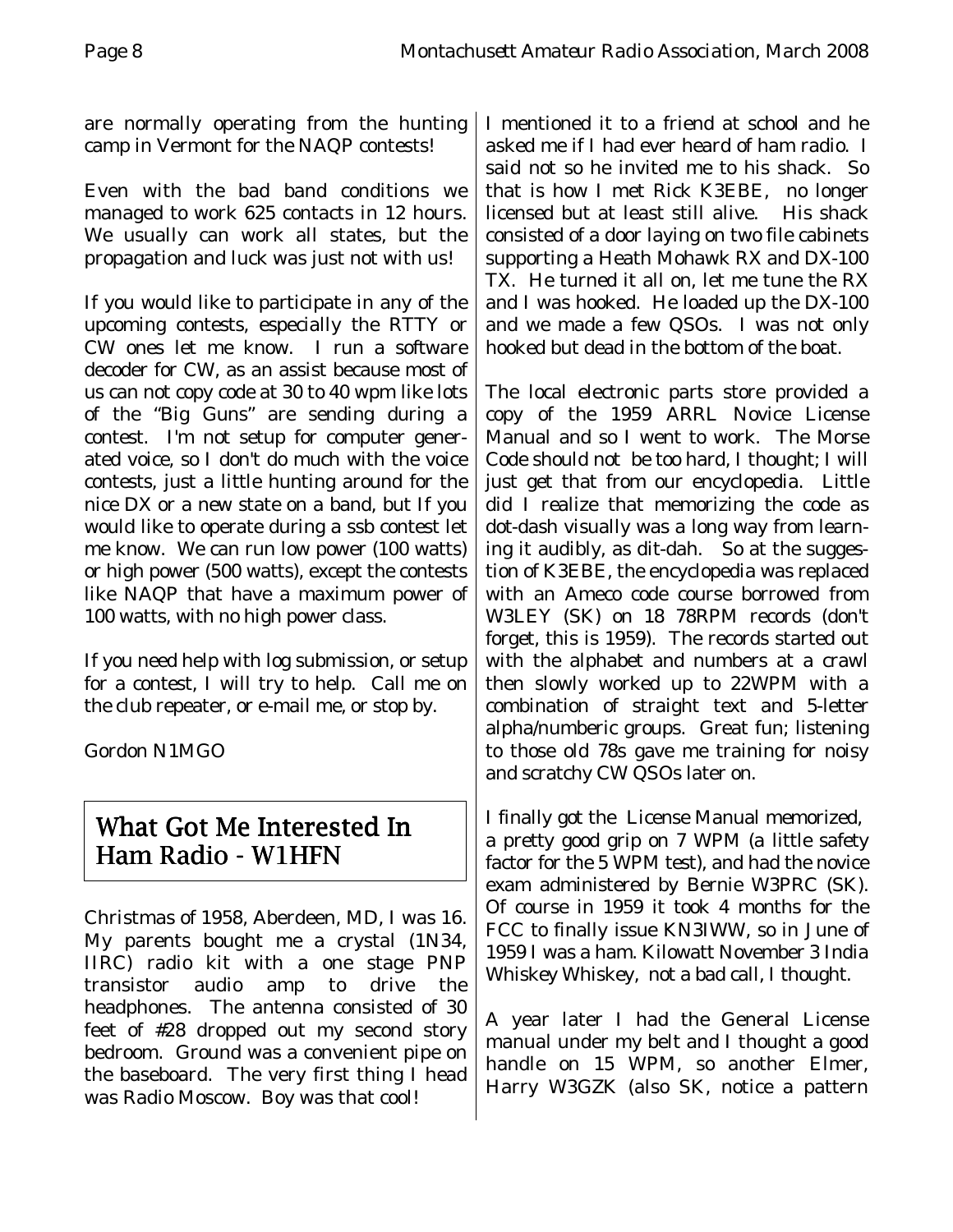here?) drove me to the FCC office at the Customs House in Baltimore for the exam.

Many of the older hams in the club can relate their stories of the FCC exam offices back before VEs. All those stories are true. Large oak table with 6/8 chairs, sets of headphones, pads and pencils greeted the terrified examinees. No less daunting were the FCC guys, white shirts, ties and with a smoldering cigar clenched in his teeth. "Have a seat kid, and when I start the code tape, you start copying. Get 65 consecutive characters in a row correct and you pass the copy test". So I sat frozen for the first 10 seconds or so trying to remember ANY Morse characters at all, and eventually I got going.

I will never forget the copy, it had to do with some space cadet named Timmy flying his rocket ship to the moon. The examiner listened to me send on the J-38 straight key for 30 seconds or so and I was done with the hard part. The theory test was much easier, as the FCC guy was smoking his cigar and doing the Baltimore Sun crossword puzzle. Passed that, dropped the "N" and became K3IWW.

W1HFN was acquired after moving to MA in 1969 and upon trying to renew K3IWW, being asked by the FCC if I would like a re-issued W1 call.

My real Elmer was Paul K3IEW. He took it upon himself to show me how to build things, string antennas and put up towers. I spent more time in his shack in Aberdeen than at my own home. He moved back to VA, got his old call back, W4EKO and dropped out of sight. I assume he is an SK as well.

So there you have it. June of 2009 I will celebrate 50 years as a ham. A great hobby, you make great friends and learn a lot about geography and other cultures.

73 de W1HFN

*Ed: Please share your story in the W1/GaZette. What got you started? Why were you interested? Who helped to motivate you?*

*Next month:* W1DF's *story.*

# Public Service Season Starts

With the end of the cold weather (we hope!) comes the start of canoe races, foot races, and bike races. Many of these events rely on Amateur Radio communications to provide event logistical support, dispatch medical assistance when necessary, and keep the event organizers connected with the personnel performing critical event functions.

Many events are announced on the PSLIST: http://purl.org/hamradio/publicservice/nediv

Volunteering for these events is a major way that Amateur Radio demonstrates to the Public the value that we provide and to justify the valuable spectrum space that has been granted to us by the FCC.

MARA members are especially requested for the following events coming up in April:

19th - Townsend; Squannacook Canoe Race; see Gary K1YTS for details and to volunteer

21st - Hopkinton to Boson; Boston Marathon; see Paul W1SEX to volunteer

27th - Groton; Groton Road Race; see Ralph KD1SM for details and to volunteer